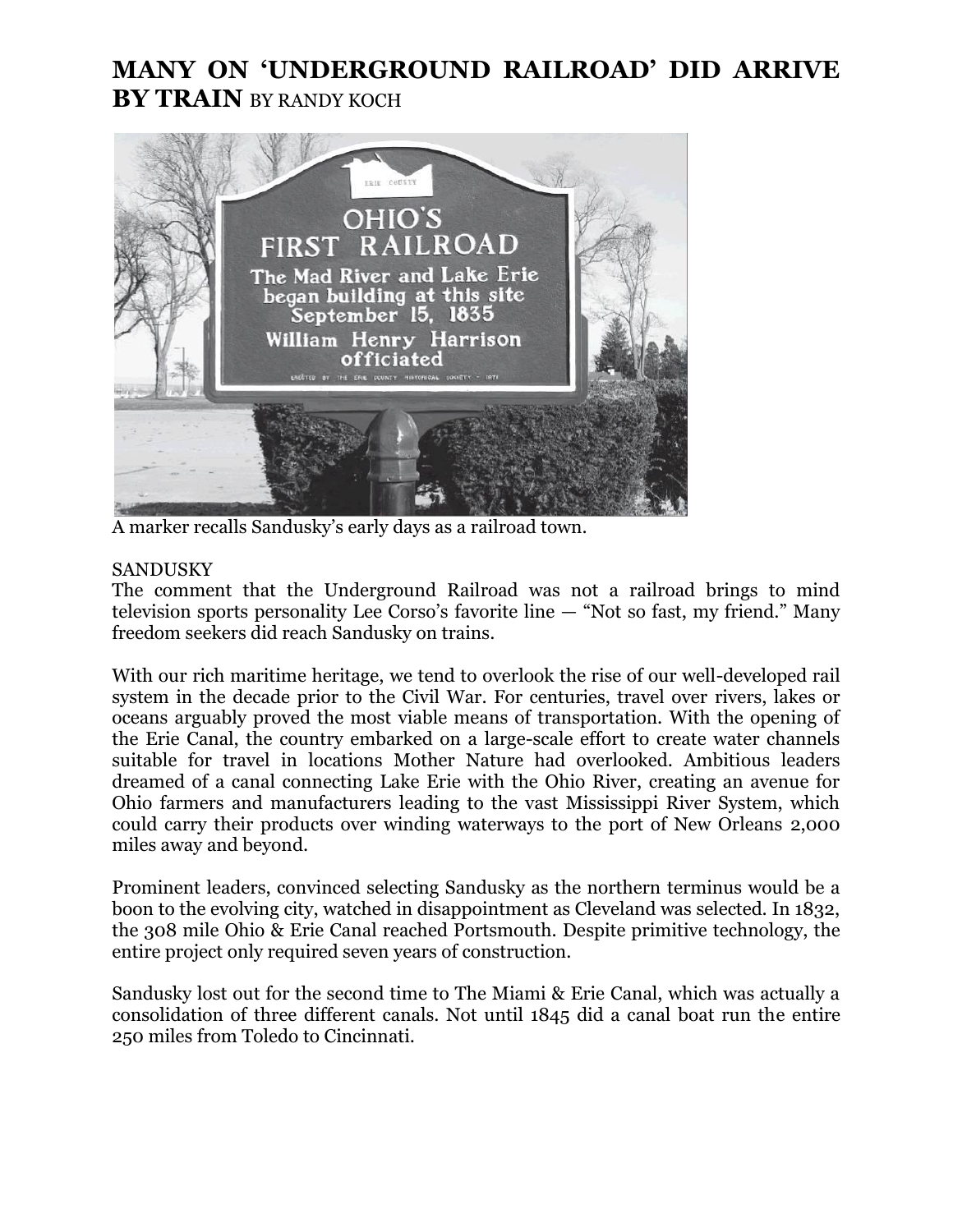Sanduskians of that era claimed they were out- politicked. Hindsight shows lack of adequate water sources between Sandusky and central Ohio to supply the canal easily eliminated us from the competition.

Mention should be made of Ohio's shortest canal and, for a brief period, one of its most successful, the three-mile Milan Canal connecting Milan to Fries Landing, allowing access to Lake Erie.

The inability to serve as a northern terminus for either of the two canals linking Lake Erie to the Ohio River pushed Sandusky to pursue a different form of transportation, which shortly proved much more reliable and efficient.

The Mad River & Lake Erie Railroad, chartered in 1832, was Ohio's first chartered railroad. Two years after, the 1835 groundbreaking iron rails linked Sandusky to Bellevue, slowly snaking southward, before eventually linking with the Little Miami Railroad in 1850. Finally, there was uninterrupted rail service from Sandusky to Cincinnati.

By 1845 what was to become the Sandusky, Mansfield & Newark RR provided service to Mansfield, with service farther into southeastern Ohio shortly thereafter. In 1851, a consolidation forming the Cleveland & Toledo RR linked Sandusky to both the metropolis to the west and larger city to the east.

According to Gordon Wendt's "In the Wake of the *Walk-in-the-Water*," regularly scheduled steamship service was initiated in 1846 at the instigation of Burr Higgins, who was affiliated with the Sandusky, Mansfield & Newark Railway. The extensive rail service to a city frequented by ships docking at ports including Detroit and Buffalo and even Canada multiplied the number of freedom seekers destined for Sandusky.

In 1853, fugitive Robert Blackburn boarded a train in Cincinnati early one morning, departed Sandusky late that night aboard a ship bound for Detroit, and then traveled to Amherstburg, Canada. If one overlays Thomas Cowperthwait's 1855 Ohio Railroad map, found in the Sandusky Library archives, atop Wilbur Siebert's 1896 Ohio Underground Railroad Map, one observes numerous Underground Railroad routes duplicated the railroad tracks.

Blending Sandusky's access to viable transportation with residents willing to assist fugitives, one understands African American Elijah Andersen's affinity for Sandusky as a northern terminus. He was believed to have led more than 1,000 fugitives to freedom. Harriet Beecher Stowe, author of the 1852 novel "Uncle Tom's Cabin," and Levi Coffin, author of several nonfiction works, also referenced Sandusky's role in the Underground Railroad.

A number of documented accounts reveal dramatic escapes through Sandusky via railroads. In the fall of 1852 a party of men, women and children from Kentucky reached Sandusky aboard the Mad River & Lake Erie Railroad with their owners in close pursuit. Before the Arrow could sail, the slaveholders dragged them from the ship and took them to the mayor's office.